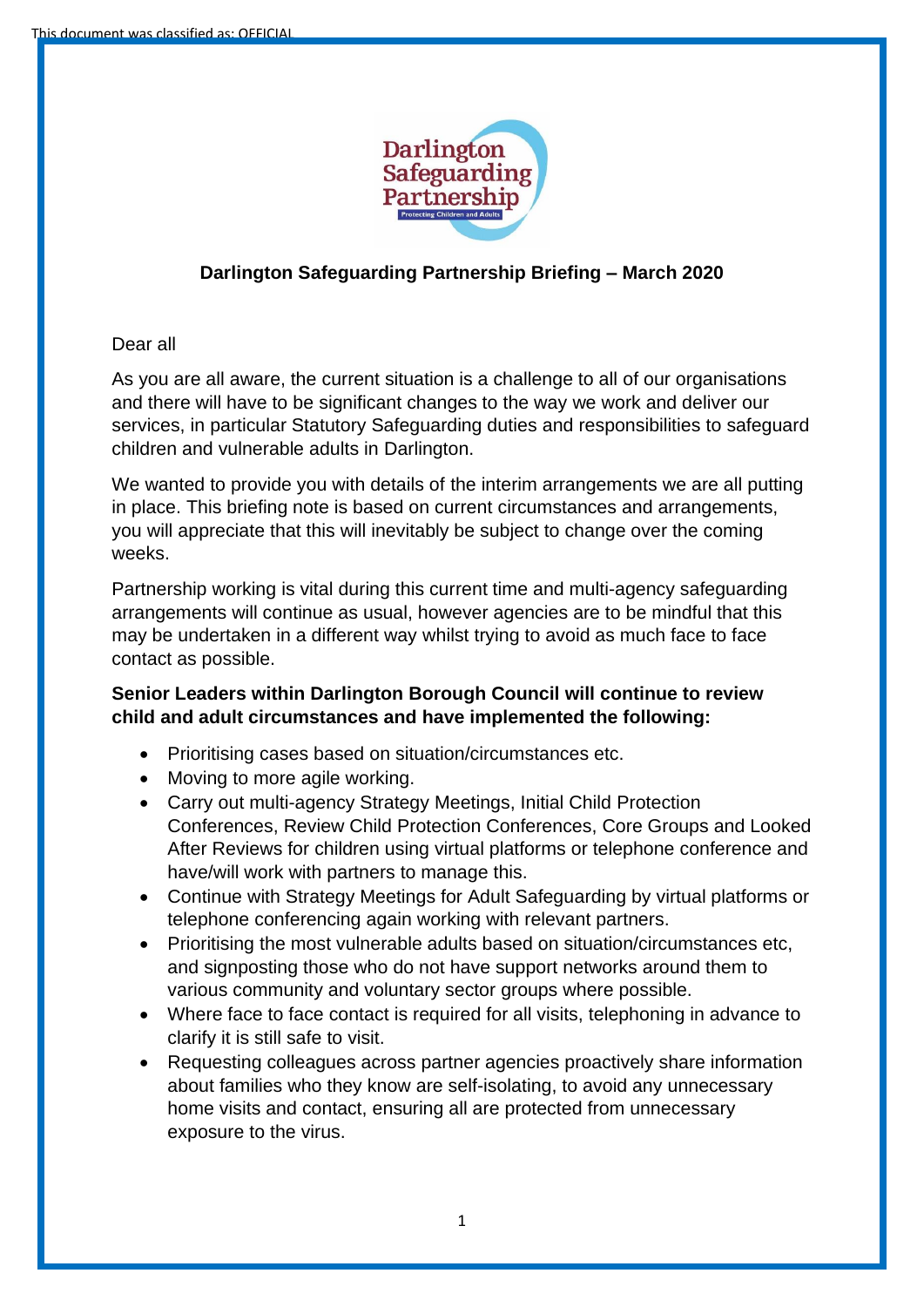• Continually reassess risk and reprioritise work across the partnership to ensure we all continue to provide a safeguarding service to those children and vulnerable adults who are most at risk.

#### **Senior Leaders across Health organisations have implemented the following:**

- All health partners have business continuity plans which identify Safeguarding Children and Adults and Children who are Looked After as key priority areas.
- All health partners will remain engaged in multiagency discussions including the MASH, MARAC and MAPPA as needed with SPOC arrangements in place.
- Work with our partners to ensure that children who may have experienced abuse or neglect are appropriately and holistically assessed in a timely manner.
- Referrals for paediatric assessment will follow the same pathway of care although children may be assessed in different settings to minimise infection risks as per PHE and RCPCH guidance.
- Mental health support for those in crisis will be still be available.
- Harrogate and District NHS Foundation Trust (HDFT) 0-19 service will continue to provide a Safeguarding SPOC service for all staff including the MASH and are taking actions to ensure this will be maintained if there is a reduction in capacity. The 0-19 service will continue to prioritise safeguarding meetings including strategies, ICPCs and RCPCs and core groups, and will use digital methods to maintain representation. Home visits for new babies, (Primary Visits) and visits to children and young people subject to a child protection plan will be maintained. Review Heath Assessments will continue on a virtual or face to face basis, dependant on an assessment of cumulative risk.
- Looked After Children's (LAC) Health Assessments are a statutory duty and will continue to be delivered. However, changes for Initial Health Assessments (IHA's) are required in order to deliver assessments safely to patients and protect staff. It is possible that changes to workforce as a result of staff deployment and absence may result in delays in meeting the statutory timescales for the child/young person to be assessed (20 working days from entering care) but there will be regular communications with our partners on this issue.
- The Clinical Commissioning Group (CCG) Safeguarding Adults Team are continuing to work with the Local Authority and providers to ensure that adults who may have experienced or are at risk of abuse are protected in a timely manner. We are continuing to take part in relevant meetings and where necessary facilitate the gathering of information to support decision making.
- The CCG and Health partners have established mechanisms for regular information sharing for any concerns.
- GP's will be providing primary care health input as needed within the guidance from Public Health England and are a key source of advice and information for multiagency processes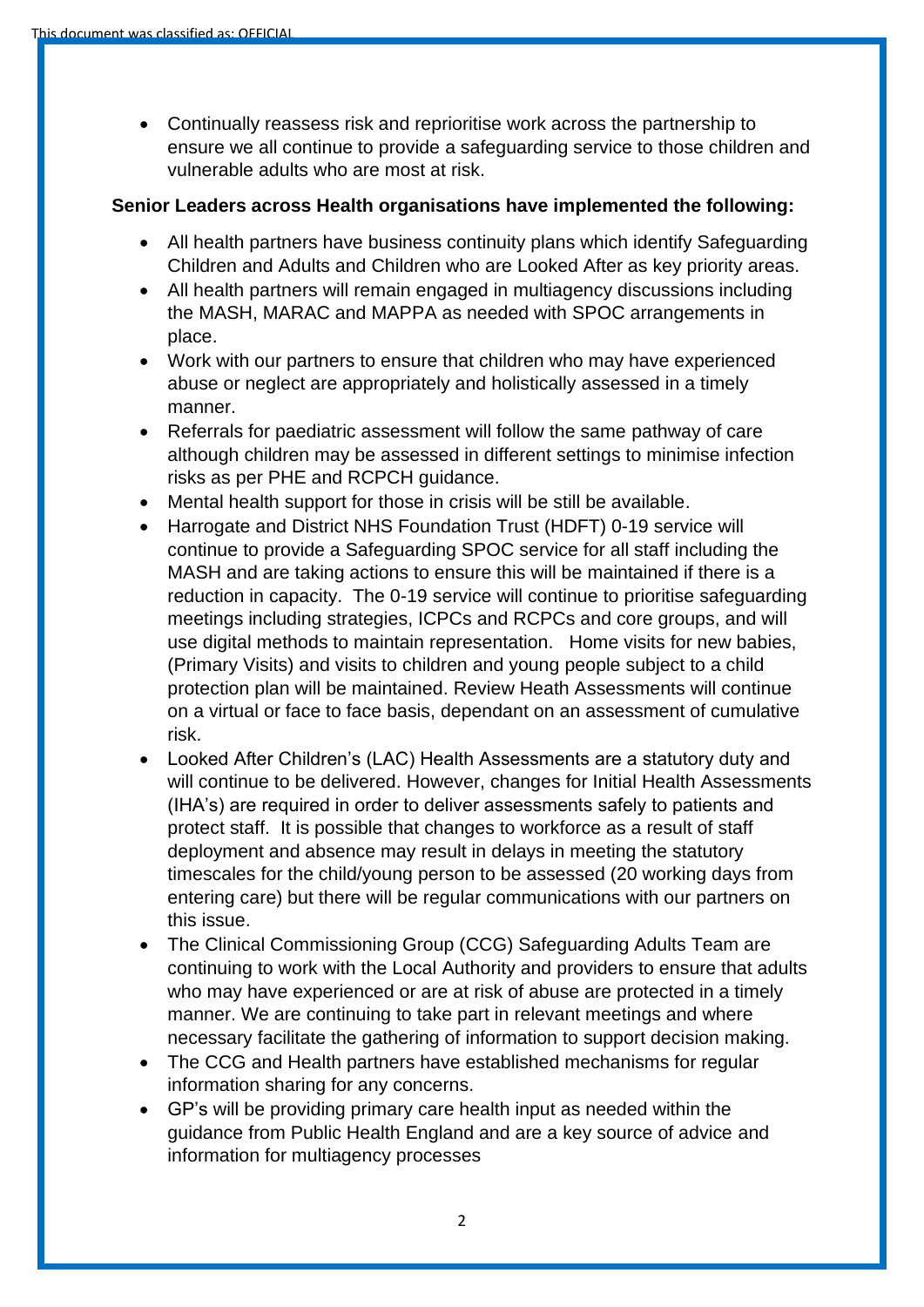### **Durham Constabulary have implemented the following:**

- Developed business continuity plans which involve a tiered response to demand and resourcing levels. Overall, the plan aims to ensure at times of highest demand, business critical functions such as dealing with 999 calls, responding to the most serious incidents and investigating the most serious crimes continue. This is a flexible model which may change daily or even hourly.
- A strong commitment by the Constabulary to maintain safeguarding children and vulnerable adults as a priority. This includes prioritising investigations where there are imminent risks of harm. As resources become more challenged, it is likely that investigators and supervisors will be pooled so that partners may not always be dealing with teams with which they have become familiar.
- Contingency plans include continued information and decision making and safety planning by the Central Referral Unit working within the MASHs, continuing with MARAC, MAPPA, the management of Registered Sex Offenders and providing services for victims through the Sexual Assault Referral Centre. Work in each of these areas will be prioritised in line with levels of risk and harm.
- More detailed plans are being developed to adapt how we work with health colleagues, HM Coroner and other agencies in dealing with sudden and unexpected deaths of both adults and children.
- In relation to the most recent announcement from the Prime Minister  $(23^{rd}$ March 2020) regarding minimising social gathering and restricting movement, the Constabulary is working with the Government to consider how these rules can most effectively be enforced and will seek to work closely with our communities to ensure that people know what is expected of them. Officers will be continuing respond to emergencies and deal with serious crime.

We are requesting all agencies to share information about visits to children, vulnerable adults and their families to minimise the number of agencies visiting the same families in a short time period and ask that these arrangements are managed locally within exiting multi agency arrangements. All professionals can then record this visit and the outcome on their agency records to provide some assurance that the child, vulnerable adult and or family have been seen or visited.

We have agreed to cancel all non-urgent partnership meetings (sub-groups, task and finish groups etc.) as well as multi-agency training sessions for the foreseeable time. We will conduct as much of the business as is feasible via e-mail or conference facility where possible.

The Partnership business unit will continue to work throughout and are contactable on the usual telephone numbers and e-mail addresses (details shown below).

If there is a need to close any of the building's we will work to ensure that this is communicated across the partnership as soon as possible to avoid any unnecessary